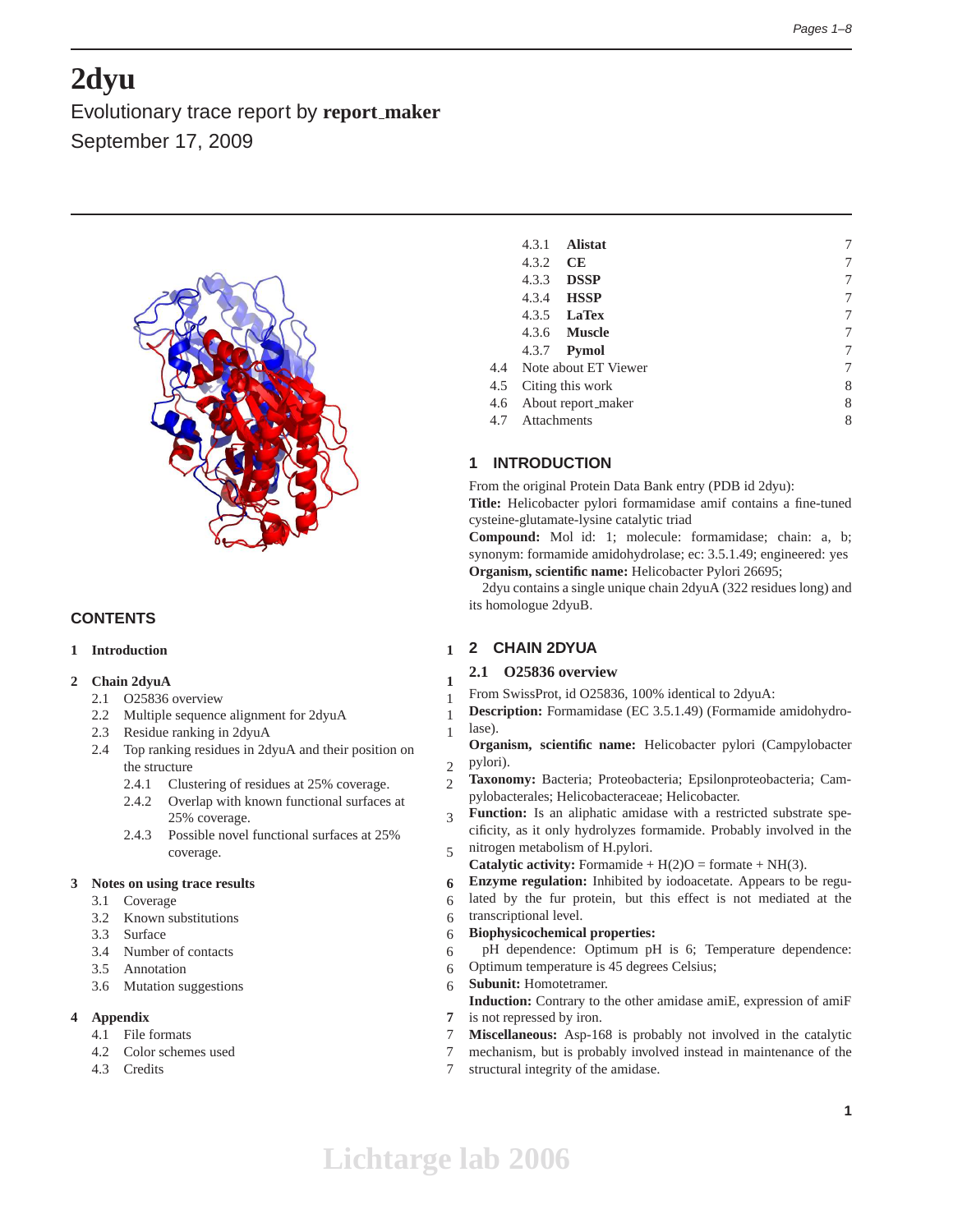

**Fig. 1.** Residues 13-173 in 2dyuA colored by their relative importance. (See Appendix, Fig.9, for the coloring scheme.)

**Miscellaneous:** Expression of the amiF gene is stimulated in a mutant deficient in arginase activity, suggesting that production of this enzyme is regulated to maintain intracellular nitrogen balance in H.pylori.

**Similarity:** Belongs to the nitrilase superfamily. Aliphatic amidase family.

**Similarity:** Contains 1 CN hydrolase domain.

**About:** This Swiss-Prot entry is copyright. It is produced through a collaboration between the Swiss Institute of Bioinformatics and the EMBL outstation - the European Bioinformatics Institute. There are no restrictions on its use as long as its content is in no way modified and this statement is not removed.

# **2.2 Multiple sequence alignment for 2dyuA**

For the chain 2dyuA, the alignment 2dyuA.msf (attached) with 70 sequences was used. The alignment was downloaded from the HSSP database, and fragments shorter than 75% of the query as well as duplicate sequences were removed. It can be found in the attachment to this report, under the name of 2dyuA.msf. Its statistics, from the *alistat* program are the following:

| MSF                       |       |
|---------------------------|-------|
| Number of sequences: 70   |       |
| Total number of residues: | 21228 |
| 251                       |       |
| 322                       |       |
| 303.3                     |       |
| 322                       |       |
| 53%                       |       |
| 99%                       |       |
| $22$ <sup>2</sup>         |       |
| 31%                       |       |
|                           |       |

Furthermore, 7% of residues show as conserved in this alignment. The alignment consists of 11% prokaryotic sequences. (Descriptions of some sequences were not readily available.) The file containing the sequence descriptions can be found in the attachment, under the name 2dyuA.descr.

#### **2.3 Residue ranking in 2dyuA**

The 2dyuA sequence is shown in Figs. 1–2, with each residue colored according to its estimated importance. The full listing of residues in 2dyuA can be found in the file called 2dyuA.ranks\_sorted in the attachment.





#### **2.4 Top ranking residues in 2dyuA and their position on the structure**

In the following we consider residues ranking among top 25% of residues in the protein . Figure 3 shows residues in 2dyuA colored by their importance: bright red and yellow indicate more conserved/important residues (see Appendix for the coloring scheme). A Pymol script for producing this figure can be found in the attachment.



**Fig. 3.** Residues in 2dyuA, colored by their relative importance. Clockwise: front, back, top and bottom views.

*2.4.1 Clustering of residues at 25% coverage.* Fig. 4 shows the top 25% of all residues, this time colored according to clusters they belong to. The clusters in Fig.4 are composed of the residues listed in Table 1.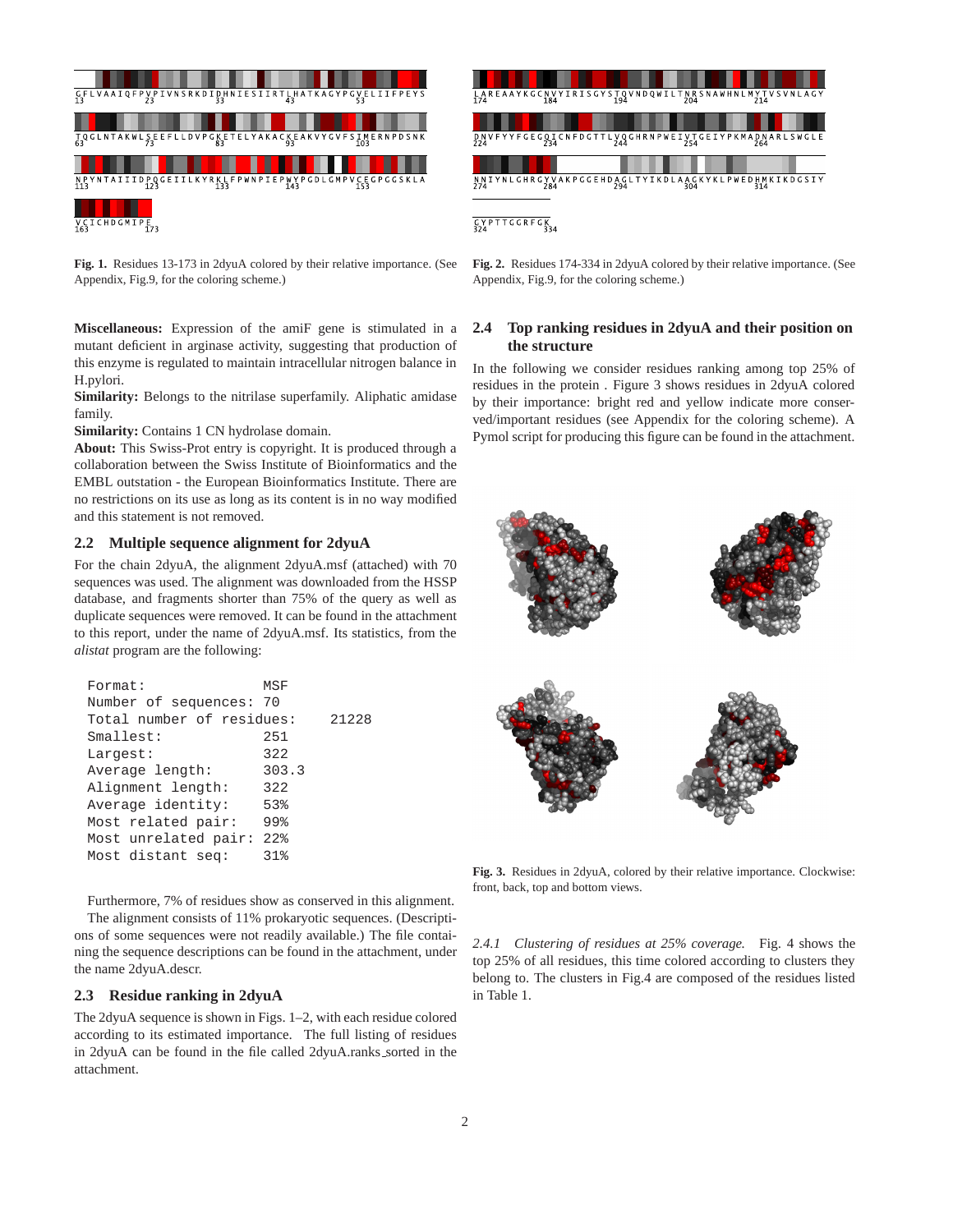

| Table 2. |      |                   |      |                   |                            |  |
|----------|------|-------------------|------|-------------------|----------------------------|--|
| res      | type | subst's<br>$($ %) | cvg  | $\bf{noc}/$<br>bb | dist<br>$\mathbf{\hat{A}}$ |  |
| 239      | D    | D(98)<br>E(1)     | 0.14 | 7/0               | 3.80                       |  |

**Table 2.** The top 25% of residues in 2dyuA at the interface with 2dyuA2. (Field names: res: residue number in the PDB entry; type: amino acid type; substs: substitutions seen in the alignment; with the percentage of each type in the bracket; noc/bb: number of contacts with the ligand, with the number of contacts realized through backbone atoms given in the bracket; dist: distance of closest apporach to the ligand. )

|     | Table 3.           |                           |  |  |  |
|-----|--------------------|---------------------------|--|--|--|
| res | disruptive<br>type |                           |  |  |  |
|     |                    | mutations                 |  |  |  |
| 239 |                    | $(R)$ (FWH) (YVCAG) $(K)$ |  |  |  |

**Table 3.** List of disruptive mutations for the top 25% of residues in 2dyuA, that are at the interface with 2dyuA2.

**Fig. 4.** Residues in 2dyuA, colored according to the cluster they belong to: red, followed by blue and yellow are the largest clusters (see Appendix for the coloring scheme). Clockwise: front, back, top and bottom views. The corresponding Pymol script is attached.

|         |      | Table 1.                           |
|---------|------|------------------------------------|
| cluster | size | member                             |
| color   |      | residues                           |
| red     | 68   | 17, 20, 39, 54, 55, 59, 60, 61, 65 |
|         |      | 91,92,98,99,101,102,104,105        |
|         |      | 114, 116, 129, 131, 132, 133, 136  |
|         |      | 137,139,141,143,145,146,152        |
|         |      | 155,156,158,164,165,166,167        |
|         |      | 168,169,170,172,173,175,176        |
|         |      | 177,179,180,182,184,188,190        |
|         |      | 191,192,193,195,200,208,211        |
|         |      | 215, 218, 219, 230, 231, 232, 264  |
|         |      | 267,274                            |
| blue    | 3    | 282, 283, 284                      |
| yellow  | 2    | 82,84                              |
| green   | 2    | 239,240                            |
| purple  | 2    | 47,49                              |

**Table 1.** Clusters of top ranking residues in 2dyuA.

*2.4.2 Overlap with known functional surfaces at 25% coverage.* The name of the ligand is composed of the source PDB identifier and the heteroatom name used in that file.

**Interface with 2dyuA2.**Table 2 lists the top 25% of residues at the interface with 2dyuA2. The following table (Table 3) suggests possible disruptive replacements for these residues (see Section 3.6).



**Fig. 5.** Residues in 2dyuA, at the interface with 2dyuA2, colored by their relative importance. 2dyuA2 is shown in backbone representation (See Appendix for the coloring scheme for the protein chain 2dyuA.)

Figure 5 shows residues in 2dyuA colored by their importance, at the interface with 2dyuA2.

**Interface with 2dyuB.**Table 4 lists the top 25% of residues at the interface with 2dyuB. The following table (Table 5) suggests possible disruptive replacements for these residues (see Section 3.6).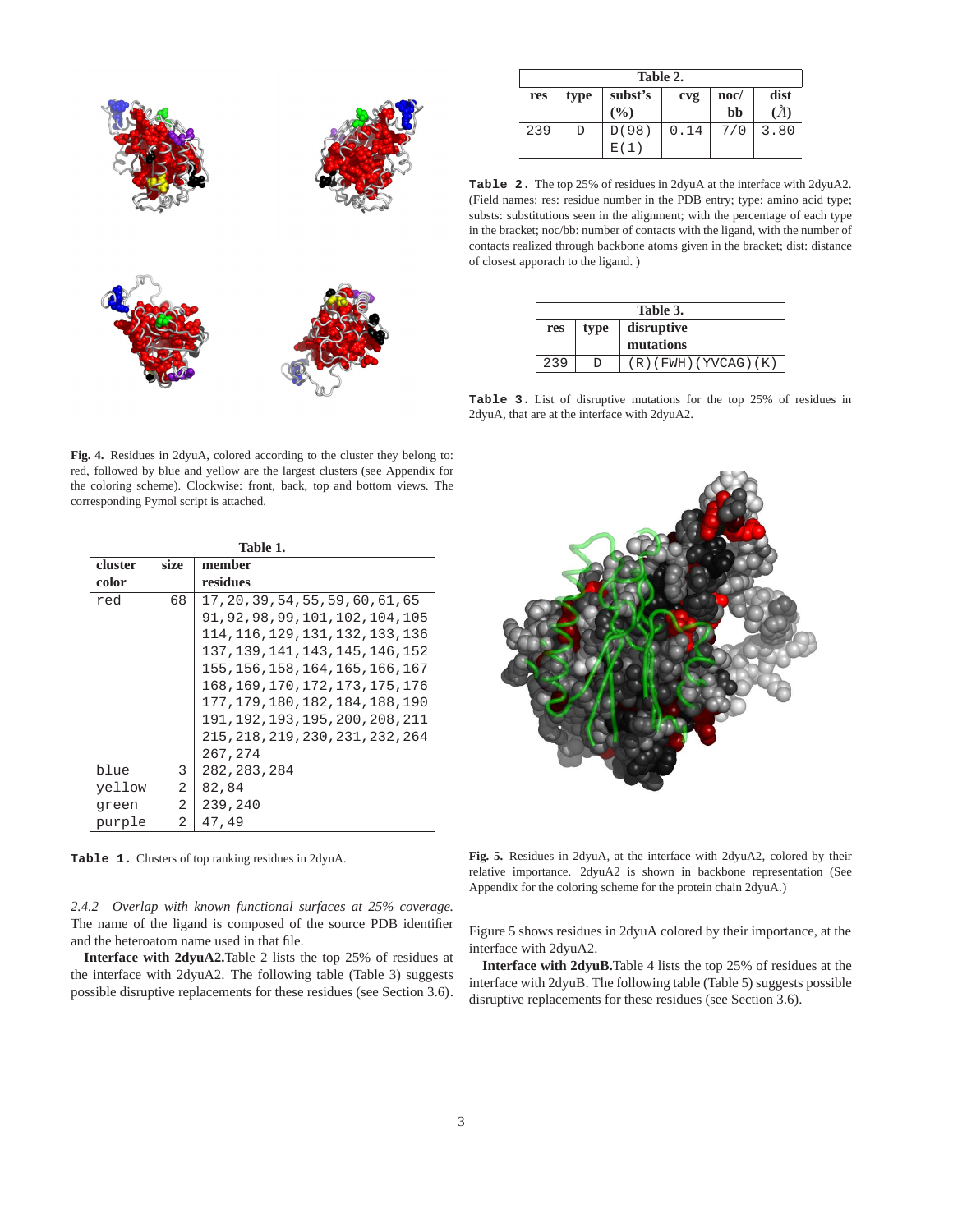|     | Table 4.    |               |      |                          |      |  |
|-----|-------------|---------------|------|--------------------------|------|--|
| res | type        | subst's       | cvg  | $\mathbf{noc}/$          | dist |  |
|     |             | $(\%)$        |      | bb                       | (A)  |  |
| 133 | K           | K(100)        | 0.07 | 1/1                      | 4.88 |  |
| 136 | Ρ           | P(100)        | 0.07 | 12/4                     | 3.83 |  |
| 137 | M           | W(100)        | 0.07 | 35/2                     | 2.84 |  |
| 139 | Ρ           | P(100)        | 0.07 | 32/17                    | 3.39 |  |
| 141 | E           | E(100)        | 0.07 | 7/7                      | 3.47 |  |
| 146 | G           | G(100)        | 0.07 | 10/10                    | 2.85 |  |
| 172 | Ρ           | P(100)        | 0.07 | 31/6                     | 3.37 |  |
| 173 | Ε           | E(100)        | 0.07 | 54/16                    | 2.83 |  |
| 176 | R           | R(100)        | 0.07 | 57/6                     | 2.82 |  |
| 182 | G           | G(100)        | 0.07 | 8/8                      | 4.10 |  |
| 240 | G           | G(98)         | 0.10 | 2/2                      | 4.51 |  |
|     |             | P(1)          |      |                          |      |  |
| 267 | $\mathbb R$ | R(98)         | 0.10 | 40/10                    | 3.51 |  |
|     |             | H(1)          |      |                          |      |  |
| 282 | R           | R(98)         | 0.10 | 78/11                    | 2.57 |  |
|     |             | . (1)         |      |                          |      |  |
| 143 | M           | W(97)         | 0.12 | 8/8                      | 3.36 |  |
|     |             | C(1)          |      |                          |      |  |
|     |             | H(1)          |      |                          |      |  |
| 274 | N           | N(97)         | 0.12 | 3/0                      | 3.68 |  |
|     |             | H(1)          |      |                          |      |  |
|     |             | T(1)          |      |                          |      |  |
| 284 | Υ           | Y(95)         | 0.13 | 90/12                    | 3.08 |  |
|     |             | . $(1)$       |      |                          |      |  |
|     |             | F(1)          |      |                          |      |  |
| 179 |             | A(1)          | 0.14 | 10/9                     | 3.42 |  |
|     | Α           | A(97)<br>V(2) |      |                          |      |  |
| 239 | D           | D(98)         | 0.14 | 14/9                     | 2.83 |  |
|     |             | E(1)          |      |                          |      |  |
| 177 | E           | D(61)         | 0.17 | 77/7                     | 2.66 |  |
|     |             | E(37)         |      |                          |      |  |
|     |             | G(1)          |      |                          |      |  |
| 145 | Ρ           | P(94)         | 0.20 | 49/9                     | 3.50 |  |
|     |             | A(5)          |      |                          |      |  |
| 170 | М           | N(61)         | 0.20 | 45/19                    | 2.41 |  |
|     |             | M(34)         |      |                          |      |  |
|     |             | W(1)          |      |                          |      |  |
|     |             | D(2)          |      |                          |      |  |
| 180 | Υ           | M(59)         | 0.21 | 118/12                   | 2.72 |  |
|     |             | Y(37)         |      |                          |      |  |
|     |             | L(1)          |      |                          |      |  |
|     |             | T(1)          |      |                          |      |  |
| 283 | G           | G(95)         | 0.21 | 20/20                    | 3.23 |  |
|     |             | A(2)          |      |                          |      |  |
|     |             | (1)           |      |                          |      |  |
| 167 | Η           | D(59)         | 0.23 | 27/1                     | 2.53 |  |
|     |             | H(34)         |      |                          |      |  |
|     |             | Y(2)          |      |                          |      |  |
|     |             |               |      | continued in next column |      |  |

| Table 4. continued |      |                  |                  |                       |      |
|--------------------|------|------------------|------------------|-----------------------|------|
| res                | type | subst's<br>(9/6) | c <sub>v</sub> g | $\mathbf{noc}/$<br>bb | dist |
|                    |      | N(1)             |                  |                       |      |

**Table 4.** The top 25% of residues in 2dyuA at the interface with 2dyuB. (Field names: res: residue number in the PDB entry; type: amino acid type; substs: substitutions seen in the alignment; with the percentage of each type in the bracket; noc/bb: number of contacts with the ligand, with the number of contacts realized through backbone atoms given in the bracket; dist: distance of closest apporach to the ligand. )

|     | Table 5. |                              |  |  |  |
|-----|----------|------------------------------|--|--|--|
| res | type     | disruptive                   |  |  |  |
|     |          | mutations                    |  |  |  |
| 133 | Κ        | $(Y)$ (FTW) (SVCAG) (HD)     |  |  |  |
| 136 | Ρ        | $(YR)$ (TH) (SKECG) (FOWD)   |  |  |  |
| 137 | W        | (KE) (TQD) (SNCRG) (M)       |  |  |  |
| 139 | Ρ        | $(YR)$ (TH) (SKECG) (FOWD)   |  |  |  |
| 141 | E        | (FWH) (YVCARG) (T) (SNKLPI)  |  |  |  |
| 146 | G        | (KER) (FOMWHD) (NYLPI) (SVA) |  |  |  |
| 172 | P        | $(YR)$ (TH) (SKECG) (FOWD)   |  |  |  |
| 173 | E        | (FWH) (YVCARG) (T) (SNKLPI)  |  |  |  |
| 176 | R        | (TD)(SYEVCLAPIG)(FMW)(N)     |  |  |  |
| 182 | G        | (KER) (FOMWHD) (NYLPI) (SVA) |  |  |  |
| 240 | G        | $(R)$ (KE) $(H)$ (FYOWD)     |  |  |  |
| 267 | R        | (TD)(E)(SVCLAPIG)(YM)        |  |  |  |
| 282 | R        | (TD)(SVCLAPIG)(YE)(FMW)      |  |  |  |
| 143 | W        | (E)(K)(OD)(T)                |  |  |  |
| 274 | N        | $(Y)$ (FEW) $(T)$ (HR)       |  |  |  |
| 284 | Υ        | (K) (Q) (EM) (NR)            |  |  |  |
| 179 | Α        | (KYER) (QHD) (N) (FTMW)      |  |  |  |
| 239 | D        | $(R)$ (FWH) (YVCAG) $(K)$    |  |  |  |
| 177 | E        | (FWH)(R)(Y)(VA)              |  |  |  |
| 145 | Ρ        | $(YR)$ (H) $(TKE)$ (SQCDG)   |  |  |  |
| 170 | М        | (Y)(T)(H)(R)                 |  |  |  |
| 180 | Υ        | $(K)$ $(R)$ $(Q)$ $(EM)$     |  |  |  |
| 283 | G        | (KER) (HD) (O) (FMW)         |  |  |  |
| 167 | Η        | (E)(O)(M)(K)                 |  |  |  |

**Table 5.** List of disruptive mutations for the top 25% of residues in 2dyuA, that are at the interface with 2dyuB.

Figure 6 shows residues in 2dyuA colored by their importance, at the interface with 2dyuB.

**Interface with 2dyuB1.**Table 6 lists the top 25% of residues at the interface with 2dyuB1. The following table (Table 7) suggests possible disruptive replacements for these residues (see Section 3.6).

|     | Table 6.                 |                        |      |            |      |  |  |  |
|-----|--------------------------|------------------------|------|------------|------|--|--|--|
| res | type                     | subst's<br>(%)         | cvg  | noc/<br>bb | dist |  |  |  |
| 195 |                          | P(82)<br>Q(15)<br>S(1) | 0.15 | 33/5       | 2.72 |  |  |  |
|     | continued in next column |                        |      |            |      |  |  |  |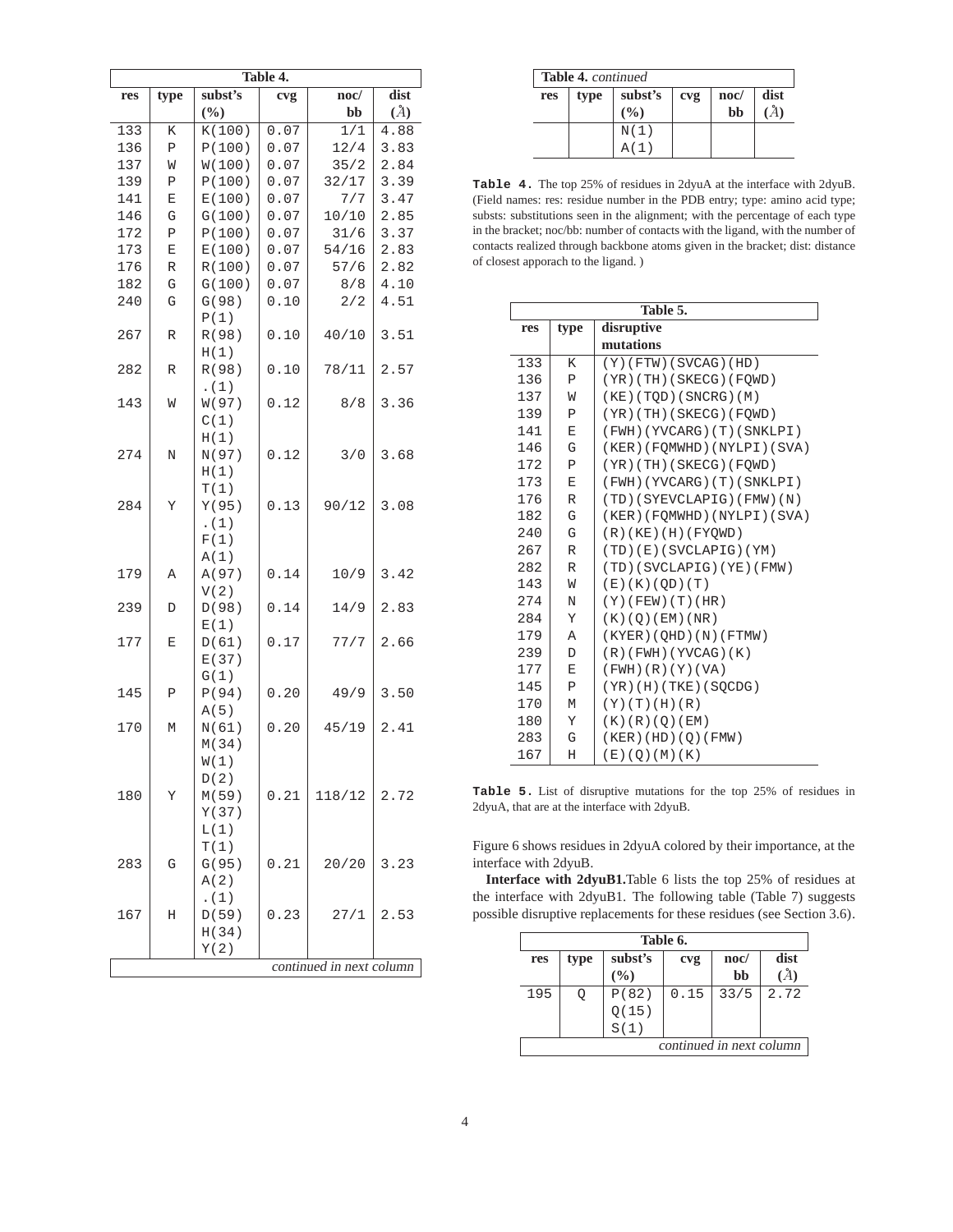

**Fig. 6.** Residues in 2dyuA, at the interface with 2dyuB, colored by their relative importance. 2dyuB is shown in backbone representation (See Appendix for the coloring scheme for the protein chain 2dyuA.)

|     | <b>Table 6.</b> continued |                                    |  |    |  |  |
|-----|---------------------------|------------------------------------|--|----|--|--|
| res |                           | type   subst's   cvg   noc/   dist |  |    |  |  |
|     |                           | $($ %)                             |  | bb |  |  |

**Table 6.** The top 25% of residues in 2dyuA at the interface with 2dyuB1. (Field names: res: residue number in the PDB entry; type: amino acid type; substs: substitutions seen in the alignment; with the percentage of each type in the bracket; noc/bb: number of contacts with the ligand, with the number of contacts realized through backbone atoms given in the bracket; dist: distance of closest apporach to the ligand. )

| Table 7. |                    |                  |  |  |
|----------|--------------------|------------------|--|--|
| res      | disruptive<br>type |                  |  |  |
|          |                    | mutations        |  |  |
| 195      |                    | (Y) (H) (FW) (T) |  |  |

**Table 7.** List of disruptive mutations for the top 25% of residues in 2dyuA, that are at the interface with 2dyuB1.

Figure 7 shows residues in 2dyuA colored by their importance, at the interface with 2dyuB1.

*2.4.3 Possible novel functional surfaces at 25% coverage.* One group of residues is conserved on the 2dyuA surface, away from (or susbtantially larger than) other functional sites and interfaces recognizable in PDB entry 2dyu. It is shown in Fig. 8. The right panel shows (in blue) the rest of the larger cluster this surface belongs to. The residues belonging to this surface "patch" are listed in Table 8, while Table 9 suggests possible disruptive replacements for these residues (see Section 3.6).



**Fig. 7.** Residues in 2dyuA, at the interface with 2dyuB1, colored by their relative importance. 2dyuB1 is shown in backbone representation (See Appendix for the coloring scheme for the protein chain 2dyuA.)



**Fig. 8.** A possible active surface on the chain 2dyuA. The larger cluster it belongs to is shown in blue.

|     | Table 8.                 |                       |      |  |  |  |
|-----|--------------------------|-----------------------|------|--|--|--|
| res | type                     | substitutions( $\%$ ) | cvg  |  |  |  |
| 136 | $\mathbb P$              | P(100)                | 0.07 |  |  |  |
| 137 | W                        | W(100)                | 0.07 |  |  |  |
| 139 | Р                        | P(100)                | 0.07 |  |  |  |
| 141 | E                        | E(100)                | 0.07 |  |  |  |
| 146 | G                        | G(100)                | 0.07 |  |  |  |
| 152 | V                        | V(100)                | 0.07 |  |  |  |
| 156 | P                        | P(100)                | 0.07 |  |  |  |
| 166 | C                        | C(100)                | 0.07 |  |  |  |
| 172 | $\mathsf{P}$             | P(100)                | 0.07 |  |  |  |
| 173 | E                        | E(100)                | 0.07 |  |  |  |
| 176 | R                        | R(100)                | 0.07 |  |  |  |
| 182 | G                        | G(100)                | 0.07 |  |  |  |
|     | continued in next column |                       |      |  |  |  |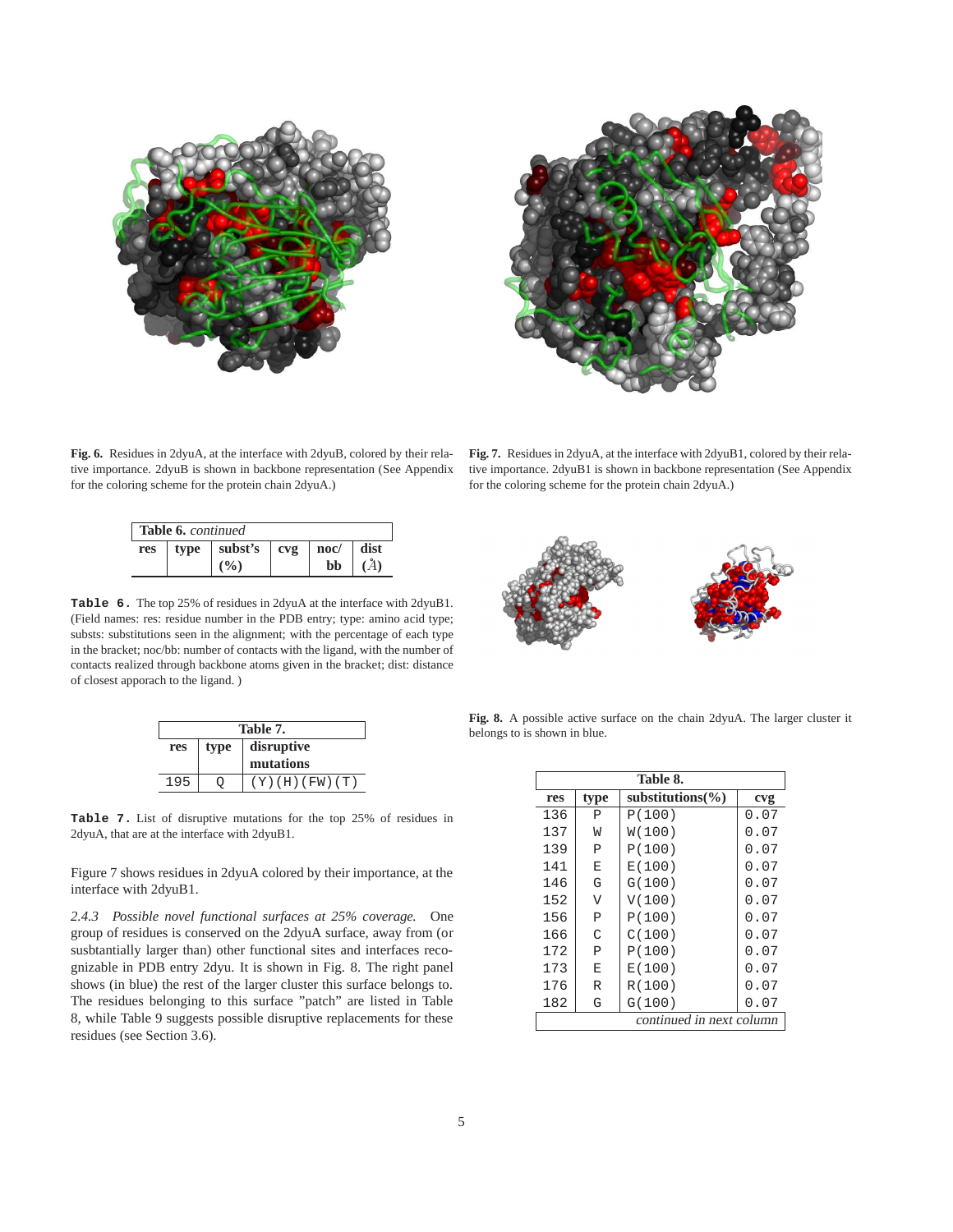| Table 8. continued |             |                                  |      |  |
|--------------------|-------------|----------------------------------|------|--|
| res                | type        | substitutions( $\frac{\%}{\%}$ ) | cvg  |  |
| 155                | G           | G(98)I(1)                        | 0.10 |  |
| 158                | G           | G(98)V(1)                        | 0.10 |  |
| 188                | $\mathbb R$ | R(98)H(1)                        | 0.10 |  |
| 192                | Υ           | Y(98)T(1)                        | 0.10 |  |
| 267                | $\mathbb R$ | R(98)H(1)                        | 0.10 |  |
| 132                | $\mathbb R$ | R(97)V(1)H(1)                    | 0.12 |  |
| 143                | W           | W(97)C(1)H(1)                    | 0.12 |  |
| 274                | $\rm N$     | N(97)H(1)T(1)                    | 0.12 |  |
| 179                | Α           | A(97)V(2)                        | 0.14 |  |
| 195                | Q           | P(82)Q(15)S(1)                   | 0.15 |  |
| 264                | $\mathbb D$ | R(80)D(20)                       | 0.15 |  |
| 47                 | K           | K(81)R(15)G(1)                   | 0.16 |  |
|                    |             | A(1)                             |      |  |
| 104                | М           | T(62)M(34)Y(1)                   | 0.16 |  |
|                    |             | I(1)                             |      |  |
| 177                | Ε           | D(61)E(37)G(1)                   | 0.17 |  |
| 230                | $\mathbf F$ | F(80)M(17)I(1)                   | 0.17 |  |
|                    |             | O(1)                             |      |  |
| 54                 | E           | D(90)E(8)Q(1)                    | 0.19 |  |
| 98                 | Υ           | W(90)Y(8)L(1)                    | 0.19 |  |
| 129                | L           | Q(61)L(34)A(1)                   | 0.19 |  |
|                    |             | H(1)M(1)                         |      |  |
| 145                | Ρ           | P(94)A(5)                        | 0.20 |  |
| 170                | M           | N(61)M(34)W(1)                   | 0.20 |  |
|                    |             | D(2)                             |      |  |
| 180                | Υ           | M(59)Y(37)L(1)                   | 0.21 |  |
|                    |             | T(1)                             |      |  |
| 105                | E           | G(58)E(40)L(1)                   | 0.22 |  |
| 167                | Η           | D(59)H(34)Y(2)                   | 0.23 |  |
|                    |             | N(1)A(1)                         |      |  |
| 232                | E           | H(59)E(34)N(2)                   | 0.23 |  |
|                    |             | G(1)M(1)                         |      |  |
| 49                 | G           | G(82)S(4)N(12)                   | 0.24 |  |
| 193                | S           | M(64)T(18)S(17)                  | 0.24 |  |

**Table 8.** Residues forming surface "patch" in 2dyuA.

| Table 9.                 |                |                              |  |  |  |
|--------------------------|----------------|------------------------------|--|--|--|
| res                      | type           | disruptive                   |  |  |  |
|                          |                | mutations                    |  |  |  |
| 136                      | P              | $(YR)$ (TH) (SKECG) (FOWD)   |  |  |  |
| 137                      | W              | (KE) (TQD) (SNCRG) (M)       |  |  |  |
| 139                      | $\mathsf{P}$   | $(YR)$ (TH) (SKECG) (FOWD)   |  |  |  |
| 141                      | E              | (FWH) (YVCARG) (T) (SNKLPI)  |  |  |  |
| 146                      | G              | (KER) (FOMWHD) (NYLPI) (SVA) |  |  |  |
| 152                      | $\overline{V}$ | (KYER) (OHD) (N) (FTMW)      |  |  |  |
| 156                      | $\mathsf{P}$   | $(YR)$ (TH) (SKECG) (FQWD)   |  |  |  |
| 166                      | C              | (KER) (FOMWHD) (NYLPI) (SVA) |  |  |  |
| 172                      | $\mathsf{P}$   | $(YR)$ (TH) (SKECG) (FOWD)   |  |  |  |
| 173                      | E              | (FWH)(YVCARG)(T)(SNKLPI)     |  |  |  |
| 176                      | R              | (TD)(SYEVCLAPIG)(FMW)(N)     |  |  |  |
| 182                      | G              | (KER) (FOMWHD) (NYLPI) (SVA) |  |  |  |
| continued in next column |                |                              |  |  |  |

| Table 9. continued |             |                            |  |  |
|--------------------|-------------|----------------------------|--|--|
| res                | type        | disruptive                 |  |  |
|                    |             | mutations                  |  |  |
| 155                | G           | $(R)$ (KE) $(H)$ (FYQWD)   |  |  |
| 158                | G           | (KER) (OHD) (FYMW) (N)     |  |  |
| 188                | R           | (TD)(E)(SVCLAPIG)(YM)      |  |  |
| 192                | Υ           | (K)(OM)(R)(NELPI)          |  |  |
| 267                | $\mathbb R$ | (TD)(E)(SVCLAPIG)(YM)      |  |  |
| 132                | R           | (D)(T)(E)(Y)               |  |  |
| 143                | W           | (E)(K)(OD)(T)              |  |  |
| 274                | N           | $(Y)$ (FEW) $(T)$ (HR)     |  |  |
| 179                | Α           | (KYER) (OHD) (N) (FTMW)    |  |  |
| 195                | Q           | (Y) (H) (FW) (T)           |  |  |
| 264                | D           | (FW)(YVCAHRG)(T)(KM)       |  |  |
| 47                 | K           | $(Y)$ (FW) $(T)$ (D)       |  |  |
| 104                | M           | (YHR)(T)(SKCG)(FWD)        |  |  |
| 177                | E           | (FWH)(R)(Y)(VA)            |  |  |
| 230                | F           | (T)(E)(K)(D)               |  |  |
| 54                 | E           | (FWH) (Y) (VCAG) (R)       |  |  |
| 98                 | Υ           | (K) (Q) (R) (E)            |  |  |
| 129                | L           | (Y)(R)(T)(H)               |  |  |
| 145                | Ρ           | $(YR)$ (H) $(TKE)$ (SQCDG) |  |  |
| 170                | M           | $(Y)$ $(T)$ $(H)$ $(R)$    |  |  |
| 180                | Υ           | $(K)$ $(R)$ $(Q)$ $(EM)$   |  |  |
| 105                | E           | $(H)$ (FWR) $(Y)$ (VCAG)   |  |  |
| 167                | Η           | (E)(Q)(M)(K)               |  |  |
| 232                | Ε           | (FWH)(Y)(R)(CG)            |  |  |
| 49                 | G           | $(R)$ (KE) (FWH) (M)       |  |  |
| 193                | S           | (R)(K)(H)(FW)              |  |  |

**Table 9.** Disruptive mutations for the surface patch in 2dyuA.

# **3 NOTES ON USING TRACE RESULTS**

#### **3.1 Coverage**

Trace results are commonly expressed in terms of coverage: the residue is important if its "coverage" is small - that is if it belongs to some small top percentage of residues [100% is all of the residues in a chain], according to trace. The ET results are presented in the form of a table, usually limited to top 25% percent of residues (or to some nearby percentage), sorted by the strength of the presumed evolutionary pressure. (I.e., the smaller the coverage, the stronger the pressure on the residue.) Starting from the top of that list, mutating a couple of residues should affect the protein somehow, with the exact effects to be determined experimentally.

#### **3.2 Known substitutions**

One of the table columns is "substitutions" - other amino acid types seen at the same position in the alignment. These amino acid types may be interchangeable at that position in the protein, so if one wants to affect the protein by a point mutation, they should be avoided. For example if the substitutions are "RVK" and the original protein has an R at that position, it is advisable to try anything, but RVK. Conversely, when looking for substitutions which will *n*ot affect the protein, one may try replacing, R with K, or (perhaps more surprisingly), with V. The percentage of times the substitution appears in the alignment is given in the immediately following bracket. No percentage is given in the cases when it is smaller than 1%. This is meant to be a rough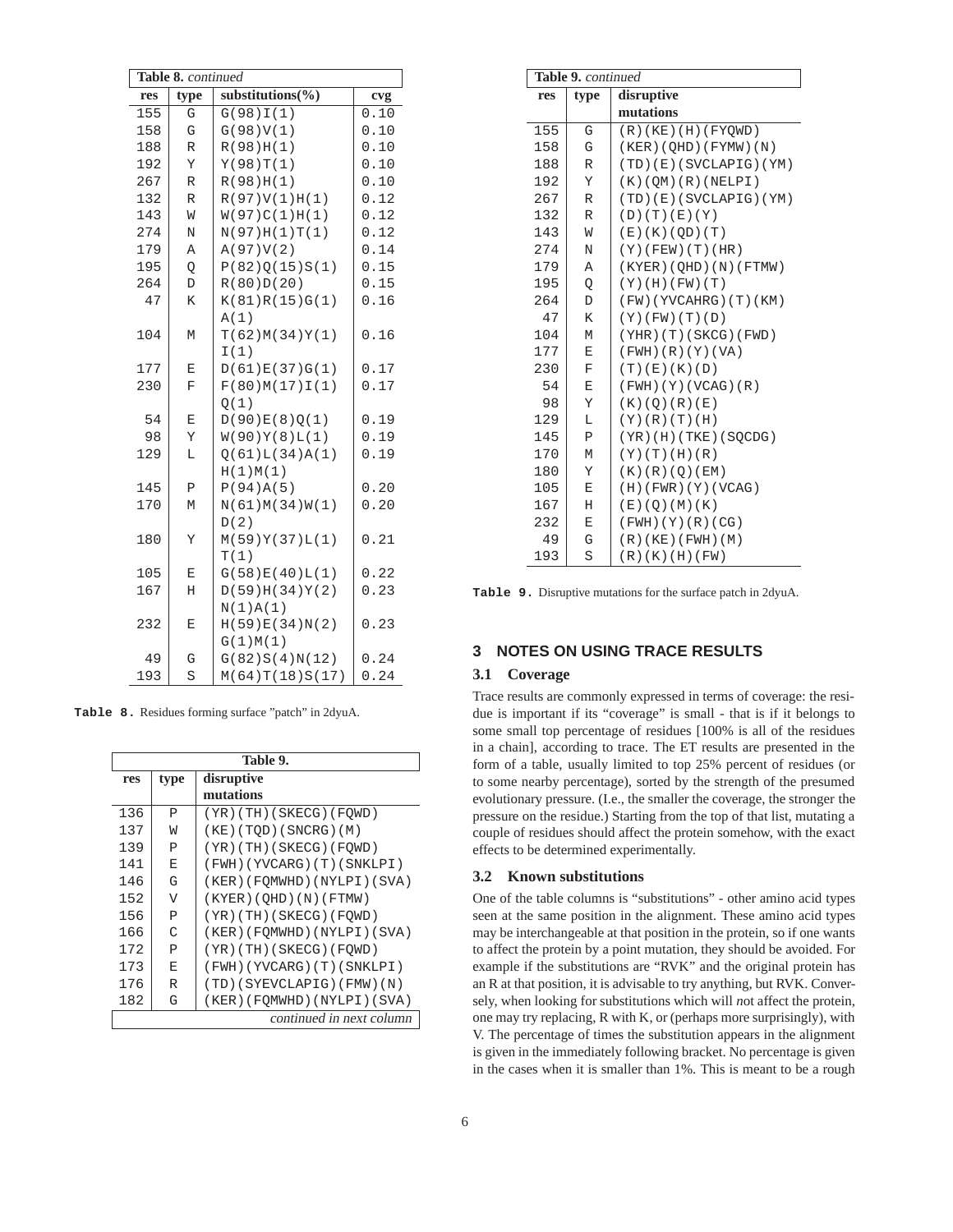guide - due to rounding errors these percentages often do not add up to 100%.

#### **3.3 Surface**

To detect candidates for novel functional interfaces, first we look for residues that are solvent accessible (according to DSSP program) by at least  $10\AA^2$ , which is roughly the area needed for one water molecule to come in the contact with the residue. Furthermore, we require that these residues form a "cluster" of residues which have neighbor within  $5\AA$  from any of their heavy atoms.

Note, however, that, if our picture of protein evolution is correct, the neighboring residues which *are not* surface accessible might be equally important in maintaining the interaction specificity - they should not be automatically dropped from consideration when choosing the set for mutagenesis. (Especially if they form a cluster with the surface residues.)

#### **3.4 Number of contacts**

Another column worth noting is denoted "noc/bb"; it tells the number of contacts heavy atoms of the residue in question make across the interface, as well as how many of them are realized through the backbone atoms (if all or most contacts are through the backbone, mutation presumably won't have strong impact). Two heavy atoms are considered to be "in contact" if their centers are closer than  $5\AA$ .

#### **3.5 Annotation**

If the residue annotation is available (either from the pdb file or from other sources), another column, with the header "annotation" appears. Annotations carried over from PDB are the following: site (indicating existence of related site record in PDB ), S-S (disulfide bond forming residue), hb (hydrogen bond forming residue, jb (james bond forming residue), and sb (for salt bridge forming residue).

#### **3.6 Mutation suggestions**

Mutation suggestions are completely heuristic and based on complementarity with the substitutions found in the alignment. Note that they are meant to be **disruptive** to the interaction of the protein with its ligand. The attempt is made to complement the following properties: small  $[AVGSTC]$ , medium  $[LPNQDEMIK]$ , large  $[WFYHR]$ , hydrophobic  $[LPVAMWFI]$ , polar  $[GTCY]$ ; positively  $[KHR]$ , or negatively  $[DE]$  charged, aromatic  $[WFYH]$ , long aliphatic chain  $[EKRQM]$ , OH-group possession  $[SDETY]$ , and NH2 group possession [NQRK]. The suggestions are listed according to how different they appear to be from the original amino acid, and they are grouped in round brackets if they appear equally disruptive. From left to right, each bracketed group of amino acid types resembles more strongly the original (i.e. is, presumably, less disruptive) These suggestions are tentative - they might prove disruptive to the fold rather than to the interaction. Many researcher will choose, however, the straightforward alanine mutations, especially in the beginning stages of their investigation.

# **4 APPENDIX**

#### **4.1 File formats**

Files with extension "ranks sorted" are the actual trace results. The fields in the table in this file:

- alignment# number of the position in the alignment
- residue# residue number in the PDB file



**Fig. 9.** Coloring scheme used to color residues by their relative importance.

- type amino acid type
- rank rank of the position according to older version of ET
- variability has two subfields:
	- 1. number of different amino acids appearing in in this column of the alignment
	- 2. their type
- rho ET score the smaller this value, the lesser variability of this position across the branches of the tree (and, presumably, the greater the importance for the protein)
- cvg coverage percentage of the residues on the structure which have this rho or smaller
- gaps percentage of gaps in this column

#### **4.2 Color schemes used**

The following color scheme is used in figures with residues colored by cluster size: black is a single-residue cluster; clusters composed of more than one residue colored according to this hierarchy (ordered by descending size): red, blue, yellow, green, purple, azure, turquoise, brown, coral, magenta, LightSalmon, SkyBlue, violet, gold, bisque, LightSlateBlue, orchid, RosyBrown, MediumAquamarine, DarkOliveGreen, CornflowerBlue, grey55, burlywood, LimeGreen, tan, DarkOrange, DeepPink, maroon, BlanchedAlmond.

The colors used to distinguish the residues by the estimated evolutionary pressure they experience can be seen in Fig. 9.

#### **4.3 Credits**

*4.3.1* **Alistat** *alistat* reads a multiple sequence alignment from the file and shows a number of simple statistics about it. These statistics include the format, the number of sequences, the total number of residues, the average and range of the sequence lengths, and the alignment length (e.g. including gap characters). Also shown are some percent identities. A percent pairwise alignment identity is defined as (idents / MIN(len1, len2)) where idents is the number of exact identities and len1, len2 are the unaligned lengths of the two sequences. The "average percent identity", "most related pair", and "most unrelated pair" of the alignment are the average, maximum, and minimum of all (N)(N-1)/2 pairs, respectively. The "most distant